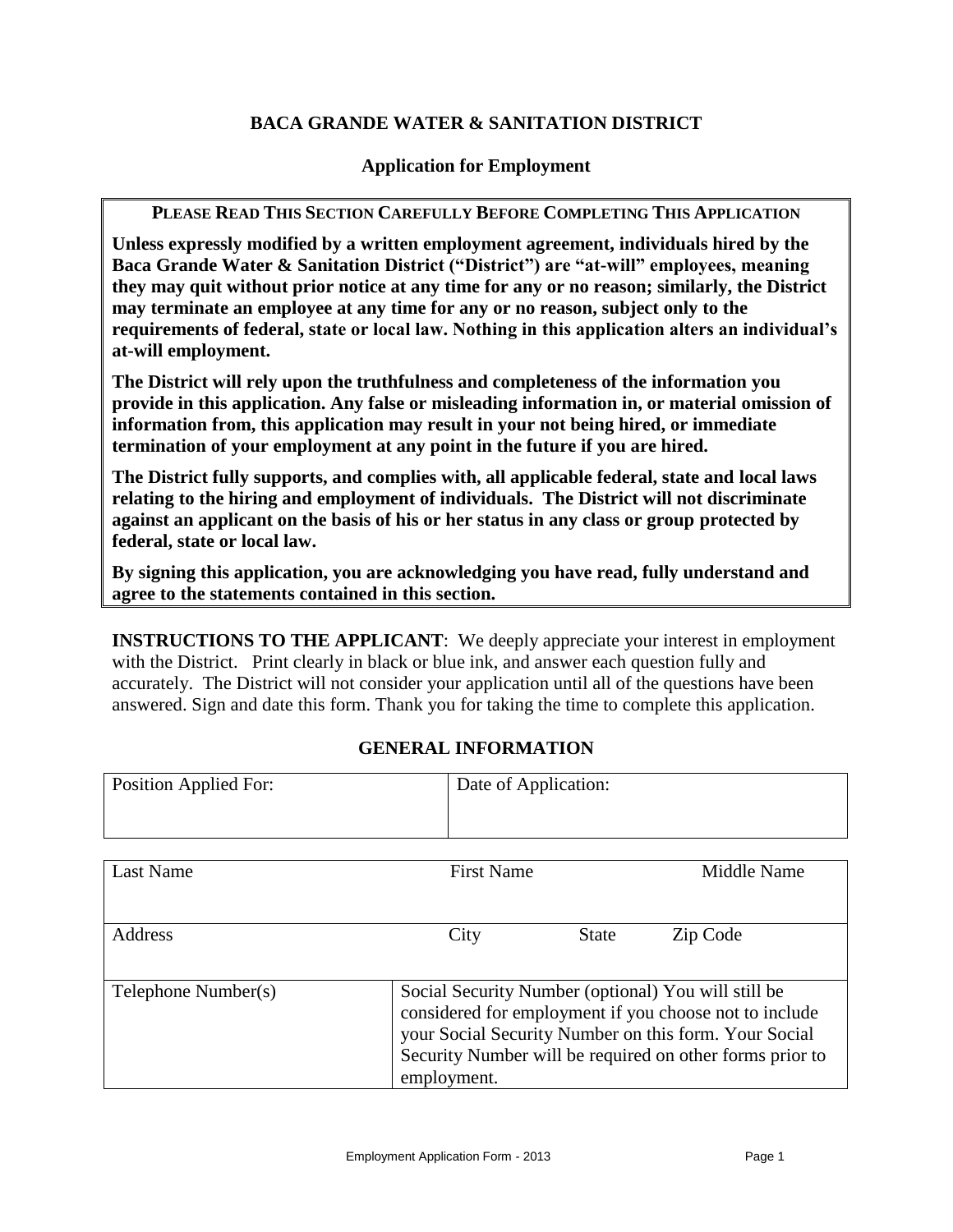Can you perform the essential functions of the job with or without reasonable accommodation? *Please do not provide information about the existence of a disability, particular accommodation, or whether accommodation is necessary. Those issues may be addressed at a later stage to the extent permitted by law.*

|                                                                                                                                                                                                                                                                                                                                                                                                                                                                                                                                                                                     | $\Box$ Yes $\Box$ No |
|-------------------------------------------------------------------------------------------------------------------------------------------------------------------------------------------------------------------------------------------------------------------------------------------------------------------------------------------------------------------------------------------------------------------------------------------------------------------------------------------------------------------------------------------------------------------------------------|----------------------|
| If no, please describe:                                                                                                                                                                                                                                                                                                                                                                                                                                                                                                                                                             |                      |
| Are you legally eligible for employment in the U.S.? Proof of eligibility to work in the U.S. will<br>be required upon employment for all applicants.                                                                                                                                                                                                                                                                                                                                                                                                                               | $\Box$ Yes $\Box$ No |
| Are you over the age of eighteen?                                                                                                                                                                                                                                                                                                                                                                                                                                                                                                                                                   | $\Box$ Yes $\Box$ No |
| Have you ever been employed by, or provided volunteer services to, the District before?                                                                                                                                                                                                                                                                                                                                                                                                                                                                                             |                      |
|                                                                                                                                                                                                                                                                                                                                                                                                                                                                                                                                                                                     | $\Box$ Yes $\Box$ No |
| If Yes, give dates:                                                                                                                                                                                                                                                                                                                                                                                                                                                                                                                                                                 |                      |
| Do you know anyone who works or volunteers at the District?                                                                                                                                                                                                                                                                                                                                                                                                                                                                                                                         |                      |
| If Yes, please provide name and relationship:                                                                                                                                                                                                                                                                                                                                                                                                                                                                                                                                       | $\Box$ Yes $\Box$ No |
| Have you ever been fired or asked to resign from a job?                                                                                                                                                                                                                                                                                                                                                                                                                                                                                                                             | $\Box$ Yes $\Box$ No |
| Have you been convicted of a crime (other than a minor traffic offense) within the last five<br>years? "Convicted" means a final judgment on a verdict or a finding of guilty, or a plea of no<br>contest in any state or federal court of competent jurisdiction in a criminal case, regardless<br>whether an appeal is pending or could be taken. Conviction does not include a final judgment<br>that has been expunged by pardon, reversed, set aside or otherwise rendered invalid. A record of<br>criminal conviction(s) will not necessarily disqualify you from employment. | $\Box$ Yes $\Box$ No |

If Yes, please explain: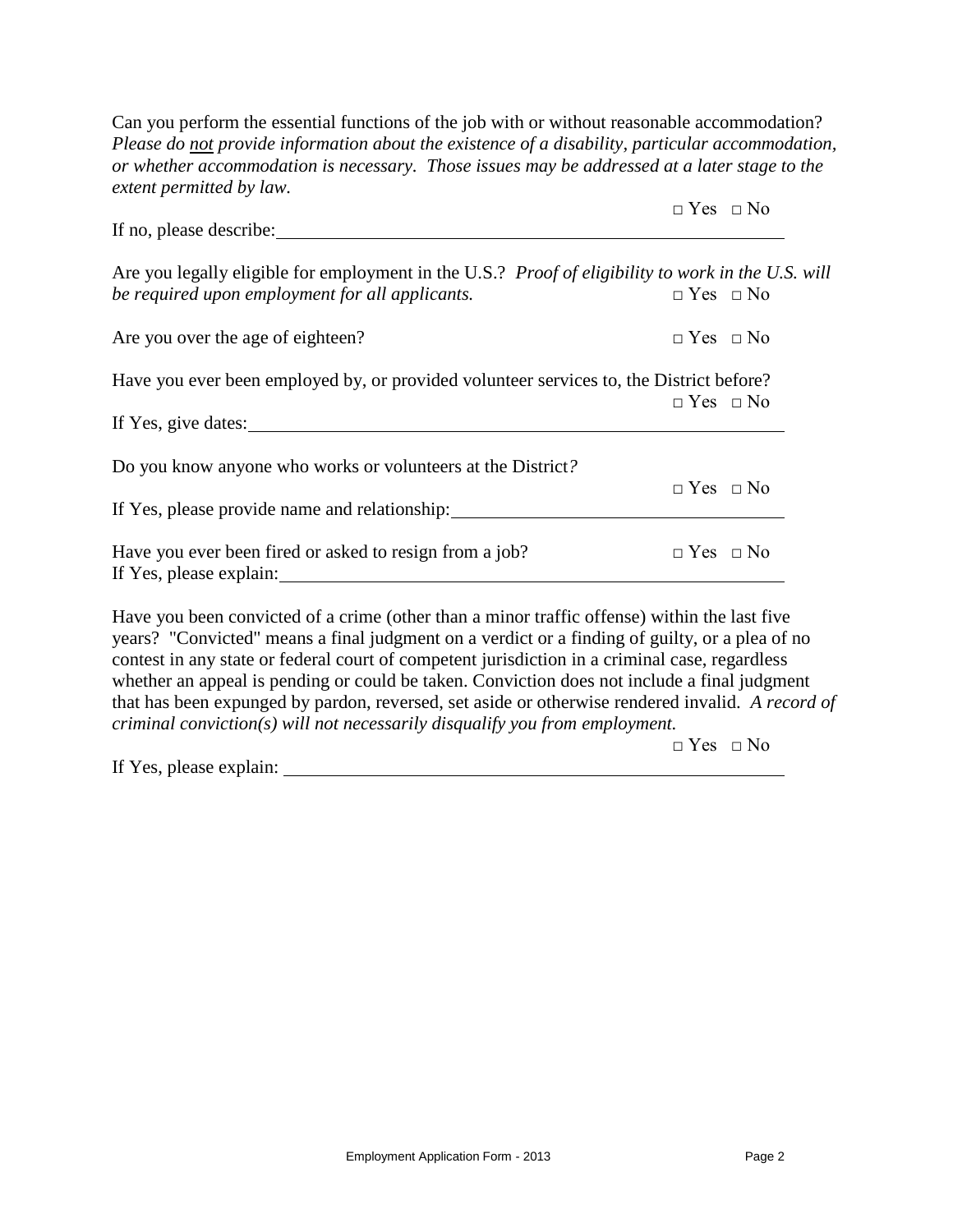#### **EMPLOYMENT EXPERIENCE AND REFERENCES**

Start with your present or last job and explain any significant gaps in time. Include any jobrelated military service assignments and volunteer activities. **THIS SECTION MUST BE COMPLETED (You may, but are not required to, attach a resume in addition to completing this Section).** 

#### **I. Name and Address of Employer:**

Telephone Number: Job Title: Name of Supervisor: Date of Employment: Hourly Rate/Salary: Work Performed: Reason for Leaving:

#### **II. Name and Address of Employer:**

Telephone Number: Job Title: Name of Supervisor: Date of Employment: Hourly Rate/Salary: Work Performed: Reason for Leaving:

#### **III.Name and Address of Employer:**

Telephone Number: Job Title: Name of Supervisor: Date of Employment: Hourly Rate/Salary: Work Performed: Reason for Leaving:

### **IV.Name and Address of Employer:**

Telephone Number: Job Title: Name of Supervisor: Date of Employment: Hourly Rate/Salary: Work Performed: Reason for Leaving:

Are you currently employed?  $\Box$  Yes  $\Box$  No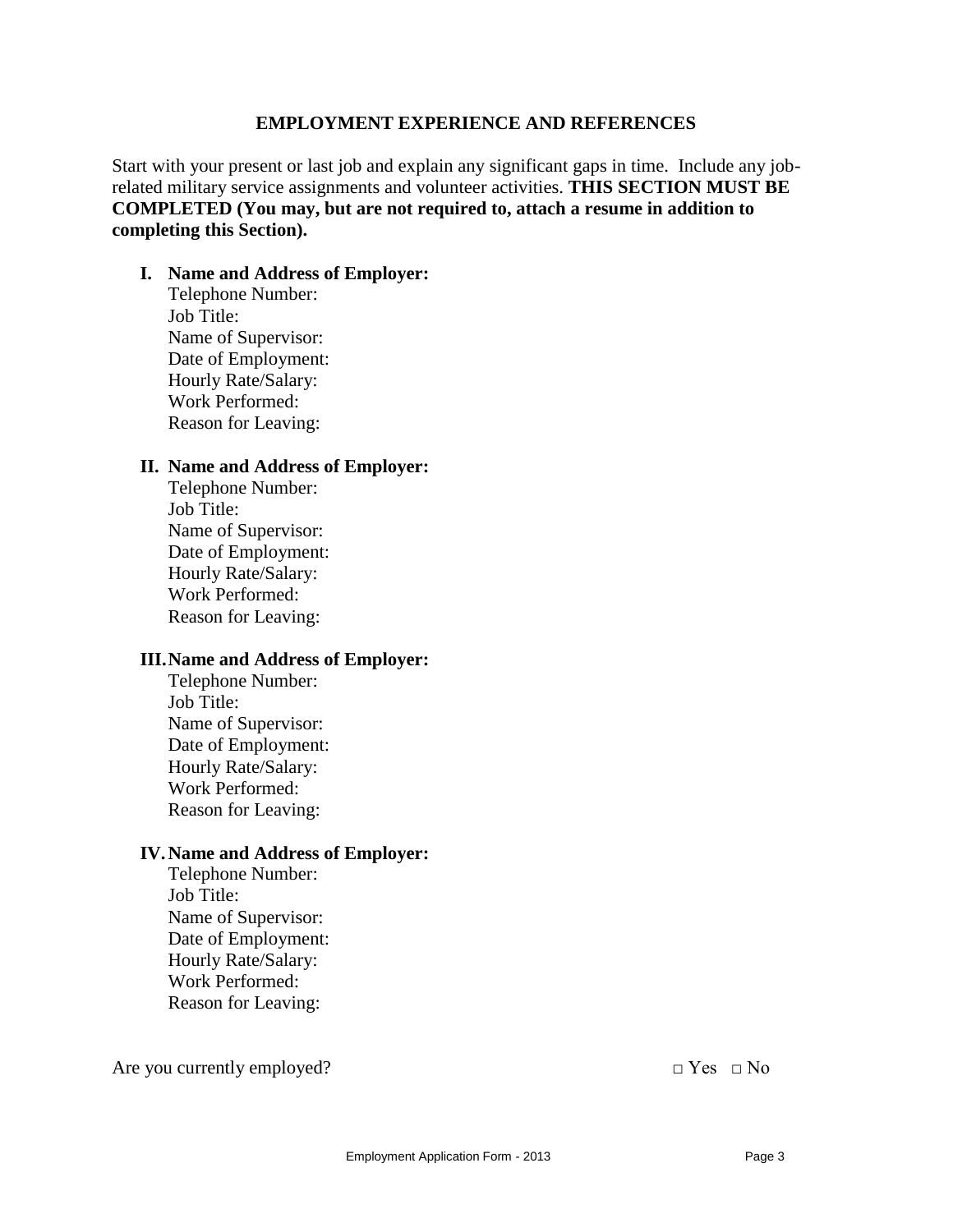Give name, address and telephone number of three references who are not related to you and who are not previous employers.

| <b>Name</b> | <b>Address</b> | <b>Telephone</b> |
|-------------|----------------|------------------|
|             |                |                  |
|             |                |                  |
|             |                |                  |
|             |                |                  |

### **EDUCATIONAL BACKGROUND**

|                                                                                    | High School (or<br>GED) | Undergraduate<br>College/University | Graduate/Professional |
|------------------------------------------------------------------------------------|-------------------------|-------------------------------------|-----------------------|
| School Name and                                                                    |                         |                                     |                       |
| Location                                                                           |                         |                                     |                       |
|                                                                                    |                         |                                     |                       |
|                                                                                    |                         |                                     |                       |
|                                                                                    |                         |                                     |                       |
|                                                                                    |                         |                                     |                       |
| Diploma/Degree                                                                     |                         |                                     |                       |
| Obtained                                                                           |                         |                                     |                       |
|                                                                                    |                         |                                     |                       |
| Describe Course of                                                                 |                         |                                     |                       |
| Study, if applicable                                                               |                         |                                     |                       |
| Describe any Job                                                                   |                         |                                     |                       |
| Related                                                                            |                         |                                     |                       |
| Certifications.                                                                    |                         |                                     |                       |
|                                                                                    |                         |                                     |                       |
| State any additional information you feel may be helpful to us in considering your |                         |                                     |                       |
| application.                                                                       |                         |                                     |                       |
|                                                                                    |                         |                                     |                       |
|                                                                                    |                         |                                     |                       |
|                                                                                    |                         |                                     |                       |
|                                                                                    |                         |                                     |                       |
|                                                                                    |                         |                                     |                       |
|                                                                                    |                         |                                     |                       |
|                                                                                    |                         |                                     |                       |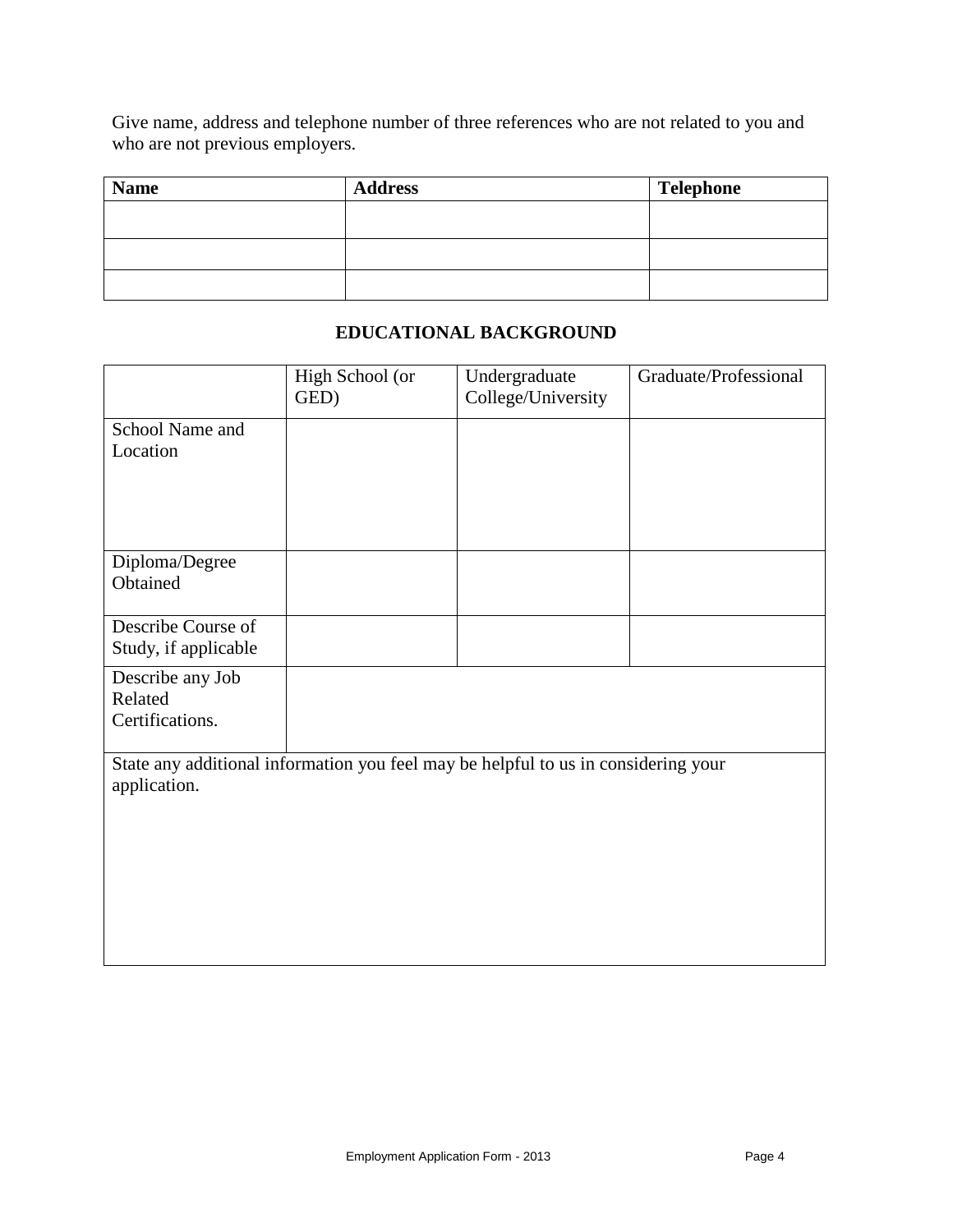### **DRIVER'S LICENSE**

### **NOTE: This Section should only be completed by individuals applying for a position requiring a valid driver's license.**

| Do you have a valid driver's license?<br>Drivers License #                   | <b>Class</b> | $\Box$ Yes $\Box$ No<br>State |  |
|------------------------------------------------------------------------------|--------------|-------------------------------|--|
| Have you had your driver's license suspended or revoked in the last 5 years? |              |                               |  |
| If yes, give details:                                                        |              | $\Box$ Yes $\Box$ No          |  |

Have you been convicted of, or plead no contest to, Driving Under the Influence (DUI) or Driving With Ability Impaired (DWAI), or a comparable conviction under the laws of any other State, with the last 10 years?  $\Box$  Yes  $\Box$  No

If yes, give details:

# **AUTHORIZATION & CONSENT FOR RELEASE OF INFORMATION**

This application is not complete and will not be considered by the District unless you complete, sign and submit the attached *Authorization and Consent for Release of Information* with this Application.

### **POST-CONDITIONAL OFFER DRUG & ALCOHOL TESTING**

By signing this application, you acknowledge that you will be required to undergo a drug/alcohol test if the District makes a conditional offer of employment to you. You further acknowledge and agree that if you fail, or refuse to submit to, the drug/alcohol test, you will not be eligible for employment with the District. You further understand that certain over-the-counter medications or prescribed drugs may result in a positive test result, and agree that you will disclose over-thecounter medications or prescribed drugs you are currently taking or have taken within the past thirty (30) days*.* You further agree to sign and submit to the District the attached *Post-Conditional Offer Consent to Drug & Alcohol Testing and Authorization To Release Medical Information.*

### **APPLICANT'S CERTIFICATION AND SIGNATURE**

I certify that the answers given in this application, including any documentation submitted with or in connection with, this application are true and complete.

**Applicant's Signature Date**

**\_\_\_\_\_\_\_\_\_\_\_\_\_\_\_\_\_\_\_\_\_\_\_\_\_\_\_\_\_\_\_\_\_\_\_\_\_\_\_\_\_\_\_\_\_\_\_\_\_\_\_\_\_**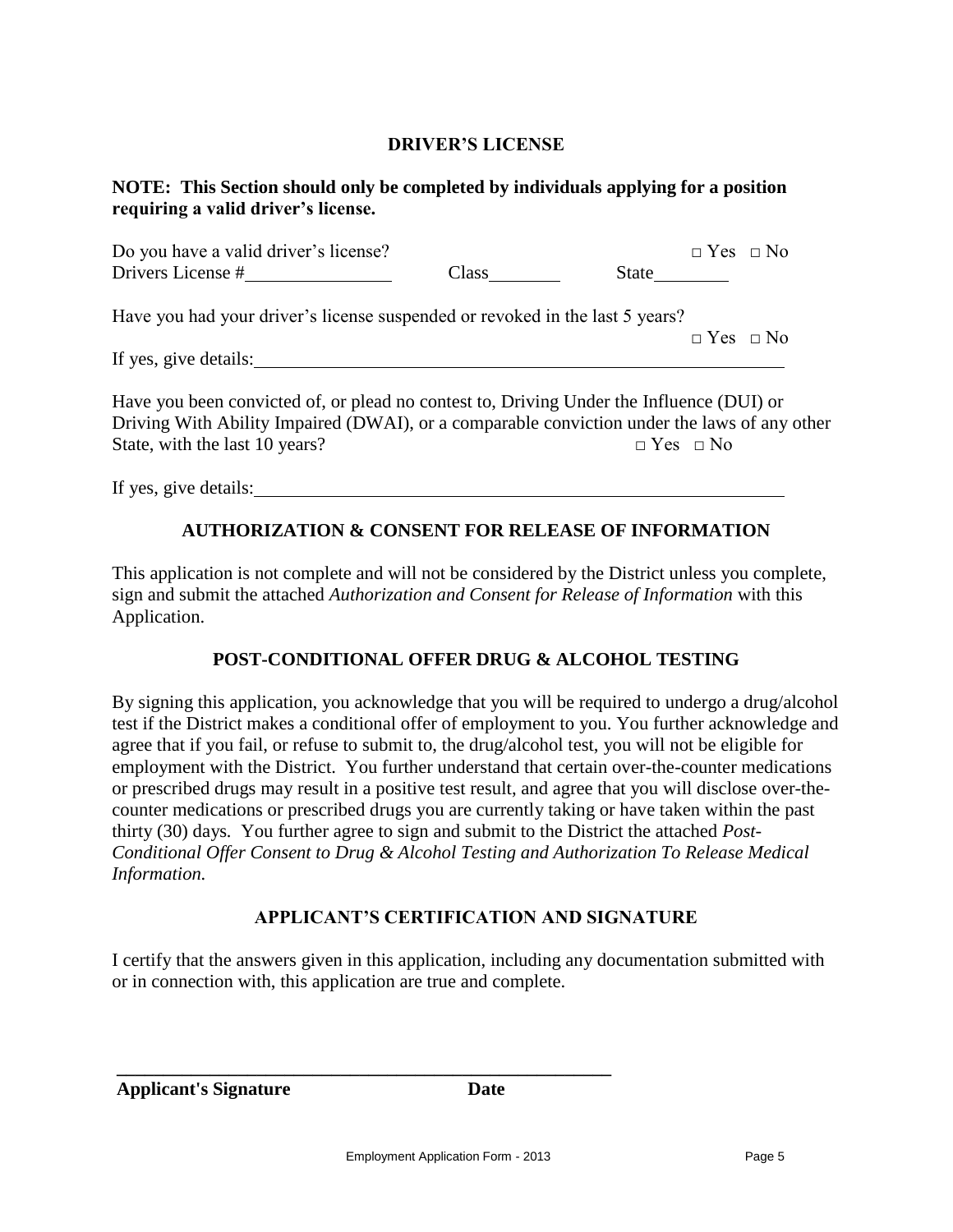# **BACA GRANDE WATER & SANITATION DISTRICT**

# **AUTHORIZATION & CONSENT FOR RELEASE OF INFORMATION**

I understand that in connection with the application process, the Baca Grande Water & Sanitation District ("District") may request information from my past employers, volunteer organizations, educational institutions, and personal references, and that such investigation may include a review of any criminal records and driving record. I have provided complete and truthful information to the District regarding all sources of information about my past employment/volunteer service, education, licensure, driving record, criminal conviction record, as well as any information requested in the employment application, and have been fully informed that any misrepresentations or material omissions concerning such information will be grounds for denying my application, withdrawing any offer of employment, or immediate discharge. In order to assist the District in obtaining documents and information regarding my background, I hereby consent to the release of the following information:

1. I authorize and consent to the release of information to the District regarding my previous employment and volunteer services, and authorize all past employers and volunteer organizations, or agents they may designate, to respond to the District's verbal or written inquiries regarding my employment/volunteer services, including, but not limited to, positions held, dates of employment/volunteer services, last pay rate, work performance, name and telephone number of my immediate supervisor, disciplinary records, reliability, and any incidents of dishonestly, insubordination, violence, and/or unsafe, harmful or threatening behavior, including all information contained in my personnel and/or confidential file(s). I consent to the release of this information with full knowledge and understanding that the information released may include positive or negative facts and opinions that I may believe are false.

2. I authorize and consent to the release and disclosure to the District of educational or vocational records from any and all public or private educational or vocational institutions I have attended, including all records of any academic performance; courses attended; grade(s) earned; diplomas, degrees or other certificates conferred.

3. I authorize and consent to the District, or its agent, contacting, either verbally or in writing, any individual or entity, including but not limited to any individual or entity identified in my application, for purposes of confirming information contained in my application, and otherwise furthering the purposes of the District's background investigation.

4. I authorize and consent to the release of information relating to my driving record, and to the District, or its agent, verifying the Social Security number I have provided upon my employment with the District.

5. I authorize and consent to the District's, or its agent's, thorough investigation of whether I have a record of criminal convictions, and, if so, the nature of such criminal convictions and all surrounding circumstances available through lawful means. I understand that the District's criminal background check will focus on convictions and that a criminal record will not necessarily disqualify me from employment.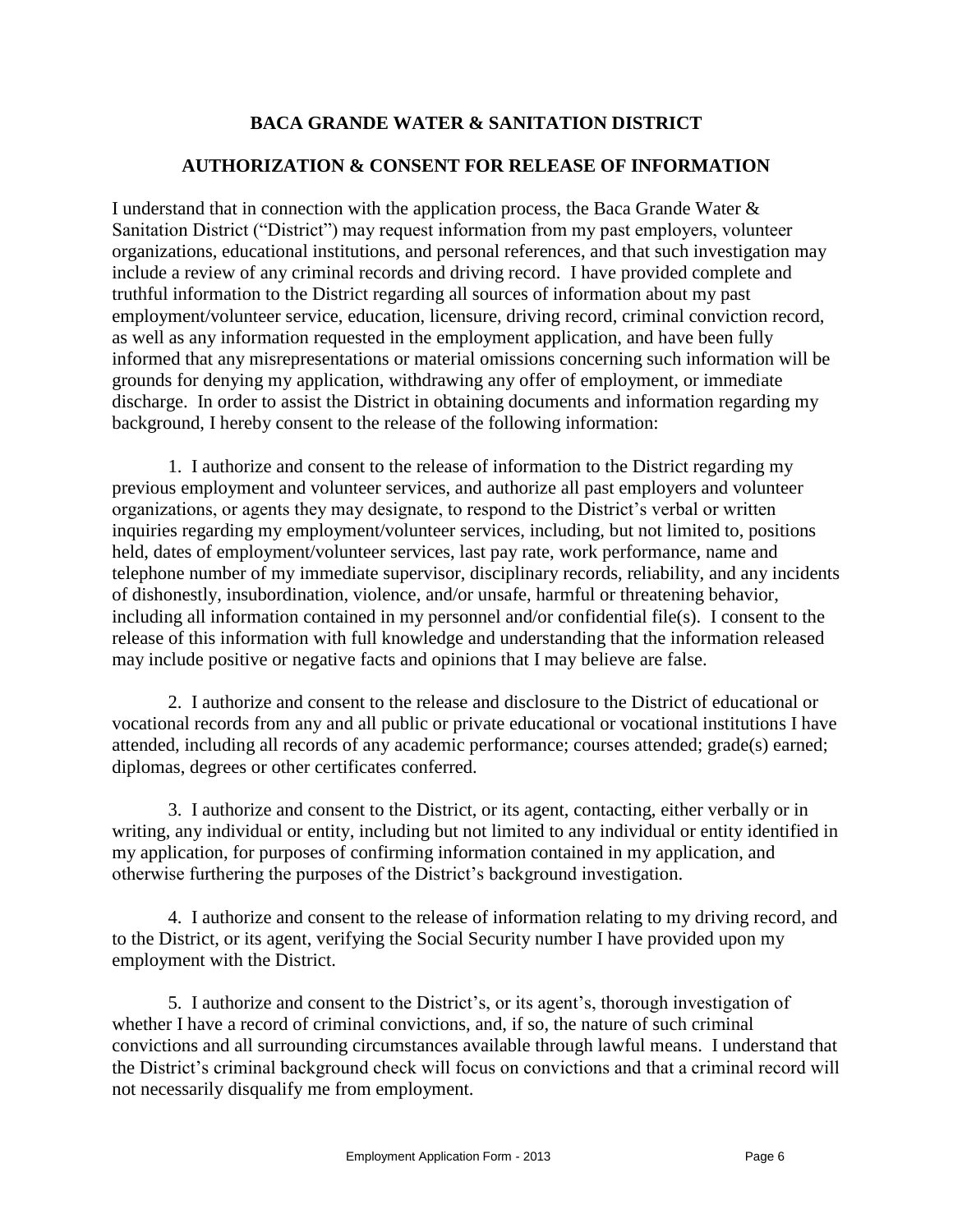6. I hereby release and hold harmless the District, its current and past Directors, officers, employees and agents, and any other person or public or private entity inquiring about, investigating, furnishing, communicating, reviewing, or evaluating information or documents pursuant to this Authorization, or making any written or verbal communications for such purposes, from any and all claims arising from such activities, including, but not limited to, any claims whatsoever for defamation, fraud, misrepresentation, intentional or negligent interference with prospective business relations or contract, breach of contract (including any settlement agreement), negligent or intentional infliction of emotional distress, employment discrimination, violation of public policy, and any other potential claims, demands, damages, liabilities and/or actions of any kind whatsoever, whether known or unknown to me presently, that I may have now or in the future. I voluntarily grant this Release for purposes of supporting my application for employment and based upon my desire to encourage the District's consideration of my application. If I have any concerns about the information that may be provided to the District, or its agent, during its investigation of issues relevant to its consideration of my application, I have voluntarily advised the District of such concerns in writing.

7. I have carefully read this Authorization and Release, and voluntarily agreed to its terms in order to assist the District in evaluating my qualifications for employment.

| Please print your full name                |                      |                               |
|--------------------------------------------|----------------------|-------------------------------|
|                                            |                      |                               |
| Please print any other names you have used |                      |                               |
| <b>Home Address</b>                        |                      |                               |
|                                            |                      |                               |
| City                                       | <b>State</b>         | Zip Code                      |
|                                            |                      |                               |
| Social Security Number (optional)          |                      |                               |
| Driver's License Number                    | <b>State Issuing</b> | Name as it appears on license |
|                                            |                      |                               |
| Signature                                  | Today's Date         |                               |
|                                            |                      |                               |